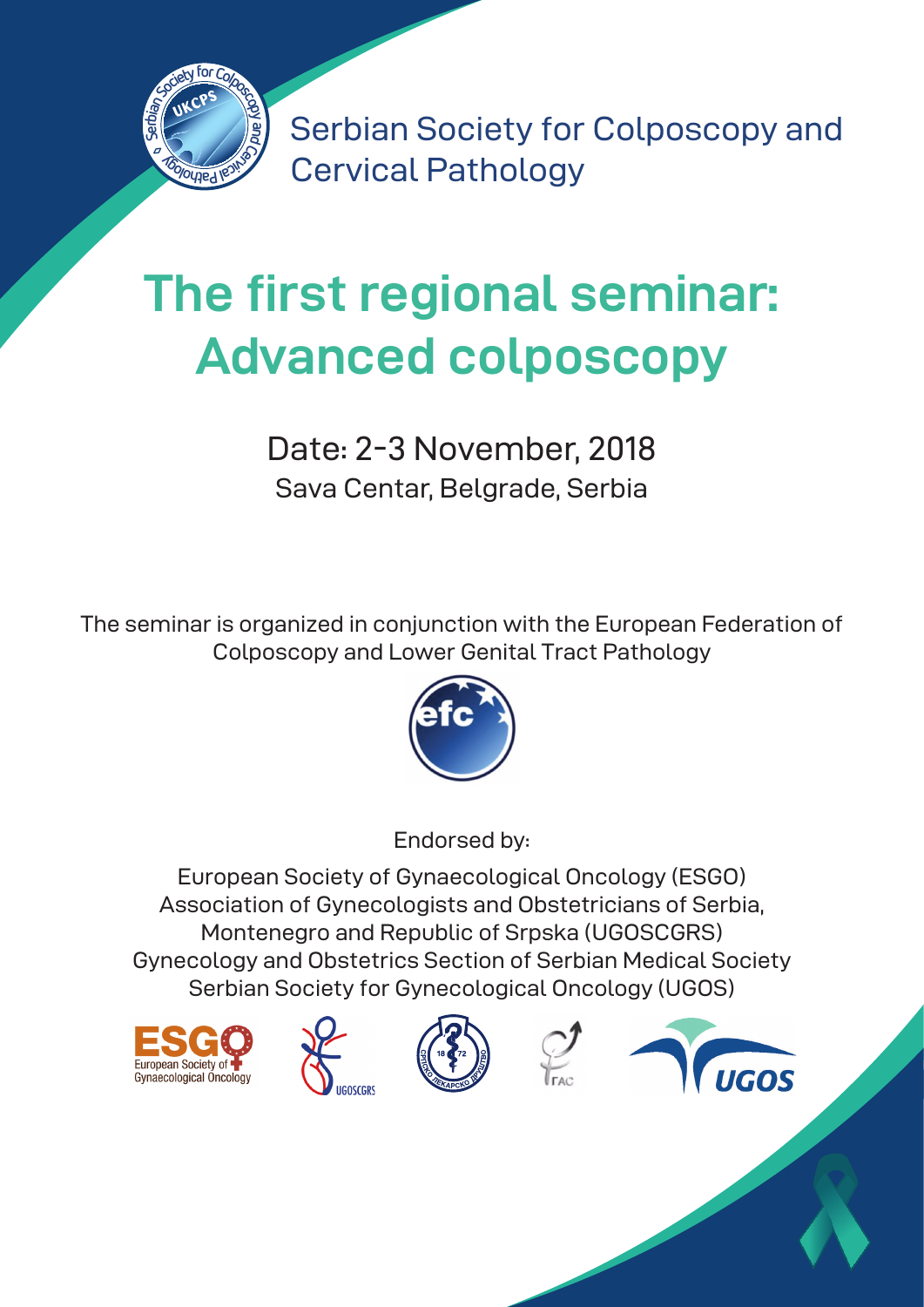

The Serbian Society for Colposcopy and Cervical Pathology has a tradition of more than two decades. During this time a number of meetings, lectures and seminars have been held, including the International Colposcopy Course 2004, the European Congress in Colposcopy 2007, as well as the Second Regional Symposium on Cervical Cancer Prevention.

It is our pleasure to invite you to the First regional seminar: Advanced Colposcopy, which Serbian Society for Colposcopy and Cervical Pathology will organize on November 2<sup>nd</sup> and 3<sup>rd</sup>, 2018, in the Sava Centar, Milentija Popovica 9, 11070 Novi Beograd.

The aim of this seminar is to train gynecologists who have completed education in basic colposcopy for comprehensive management of clinical problems in the field of lower genital system pathology. The program of Advanced Colposcopy seminar was developed on the standards of the European Federation for Colposcopy. The lecturers are distinguished colleagues from from European Federation for Colposcopy and presidents of colposcopic societies from the region..

We cordially invite you to work together on improving the quality and introducing the standards of colposcopy in our work.

### Faculty:

- Prim dr Dražan Butorac, *Department of Obstetrcis and Gynecology, Clinical Center "Sestre milosrdnice", Zagreb, Croatia*
- Prof dr Goran Dimitrov, *Medical faculty, University of Skopje; Department of Obstetrcis and Gynecology, Clinical Center of Skopje, FYR Macedonija*
- Prof. dr Ermina Ilijazović, *Medical faculty, University of Tuzla; Department of Pathology, Clinical center of Tuzla, Bosnia and Herzegovina*
- Prof. dr Vesna Kesić, *Medical faculty, University of Belgrade; Department of Obstetrcis and Gynecology, Clinical Center of Beograde, Serbia*
- Prof. dr. Pekka Nieminen*, Deptartment of. Obstetrics and Gynecology Helsinki University Hospital, Finland*
- Prof. dr. Karl Ulrich Petry*, Head of Department of Obstetrics, Gynaecology and Gynaecologic Oncology Klinikum Wolfsburg,Germany*
- Prof. dr Charles Redman*, University Hospitals of the North Midlands NHS Hospital Trust and Keele University, Stoke-on-Trent, UK*
- Dr Špela Šmrkolj, *University Clinical Center Ljubljana, Clinic for Gyncology, Ljubljana, Slovenia*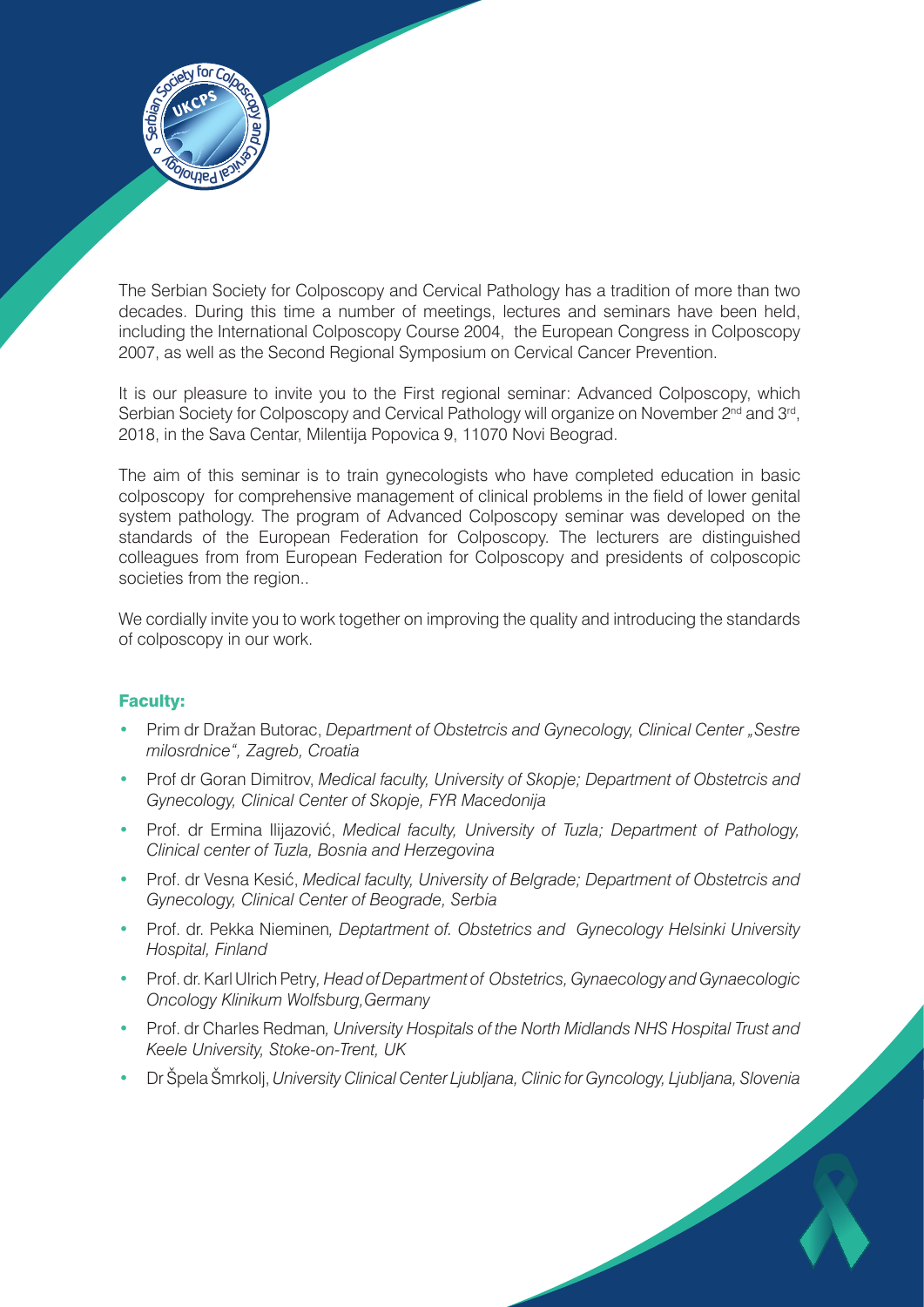

# Program Overview

| Friday November 2 <sup>nd</sup> 2018 |                                                              |                 |           |  |
|--------------------------------------|--------------------------------------------------------------|-----------------|-----------|--|
| 08.00-09.30                          | Registration                                                 |                 |           |  |
| 09.30-09.45                          | Opening                                                      |                 |           |  |
| 09.45-10.00                          | Test in Basic colposcopy knowledge                           |                 |           |  |
| 10.00-12.00                          | <b>Basic Science</b>                                         |                 |           |  |
| 10.00-10.30                          | HPV: the game changer                                        | <b>KU Petry</b> | $20 + 10$ |  |
| 10.20-11.00                          | Cytology and histology of lower genital system               | E.Ilijazović    | $20 + 10$ |  |
| 11.00-11.30                          | Screening - the future                                       | P Nieminen      | $20 + 10$ |  |
| 11.30-12.00                          | How does CIN develop?                                        | U Petry         | $20 + 10$ |  |
| 12.00-12.30                          | Basic science                                                | V.Kesić         | $20 + 10$ |  |
| 12.30-13.30                          | Lunch                                                        |                 |           |  |
| 13.30-15.30                          | <b>Cases and Management</b>                                  |                 |           |  |
| 13.30-14.00                          | Setting the Scene                                            | C Redman        | $20 + 10$ |  |
| 14.00-14.30                          | Diagnostics-LG lesions/HG lesions                            | P Nieminen      | $20 + 10$ |  |
| 14.30-15.10                          | Selection of cases (5x8 mins)                                | U Petry         | 40        |  |
| 15.10-15.30                          | Treatment methods                                            | P Nieminen      | 20        |  |
| 15.30-16.00                          | <b>Coffee</b>                                                |                 |           |  |
| 16.00-16.30                          | Conservative management CIN2                                 | P Nieminen      | $20 + 10$ |  |
| 16.30-17.00                          | Adjunctive technologies                                      | C Redman        | $20 + 10$ |  |
| 17.00-17.30                          | Prognostic variables                                         | U Petry         | $20 + 10$ |  |
| 17.30-18.00                          | Follow-up after treatment                                    | C Redman        | $20 + 10$ |  |
| Saturday November 3rd 2018           |                                                              |                 |           |  |
| 09.00-10.30                          | <b>Special Cases</b>                                         |                 |           |  |
| 09.00-09.30                          | Glandular lesions                                            | Š.Šmrkolj       | $20 + 10$ |  |
| 09.30-10.00                          | Persistent HPV positivity in patients with negative cytology | U Petry         | $20 + 10$ |  |
| 10.00-10.30                          | Reproductive morbidity                                       | C Redman        | $20 + 10$ |  |
| 10.30-11.00                          | <b>Coffee</b>                                                |                 |           |  |
| 11.00-11.30                          | Pregnancy                                                    | D.Butorac       | $20 + 10$ |  |
| 11.30-12.00                          | Management of discrepancy                                    | C Redman        | $20 + 10$ |  |
| 12.00-12.30                          | Microinvasion                                                | P Nieminen      | $20 + 10$ |  |
| 12.30-13.30                          | Lunch                                                        |                 |           |  |
| 13.30-14.00                          | Vulval disease                                               | G.Dimitrov      | $20 + 10$ |  |
| 14.00-14.30                          | Management of VAIN                                           | U Petry         | $20 + 10$ |  |
| 14.30-15.00                          | Case discussions (3x10)                                      | P Nieminen      | 30        |  |
| 15.00-15.30                          | <b>Coffee</b>                                                |                 |           |  |
| 15.30-16.00                          | Quality Assurance - an overview                              | P Nieminen      | $20 + 10$ |  |
| 16.00-16.30                          | Performance Standards                                        | U Petry         | $20 + 10$ |  |
| 16.30-17.00                          | <b>EFC Training Guidelines</b>                               | C Redman        | $20 + 10$ |  |
| 17.00-17.30                          | Post seminar test/evaluation                                 |                 |           |  |
| 17.00-18.00                          | Certificates and closing                                     |                 |           |  |